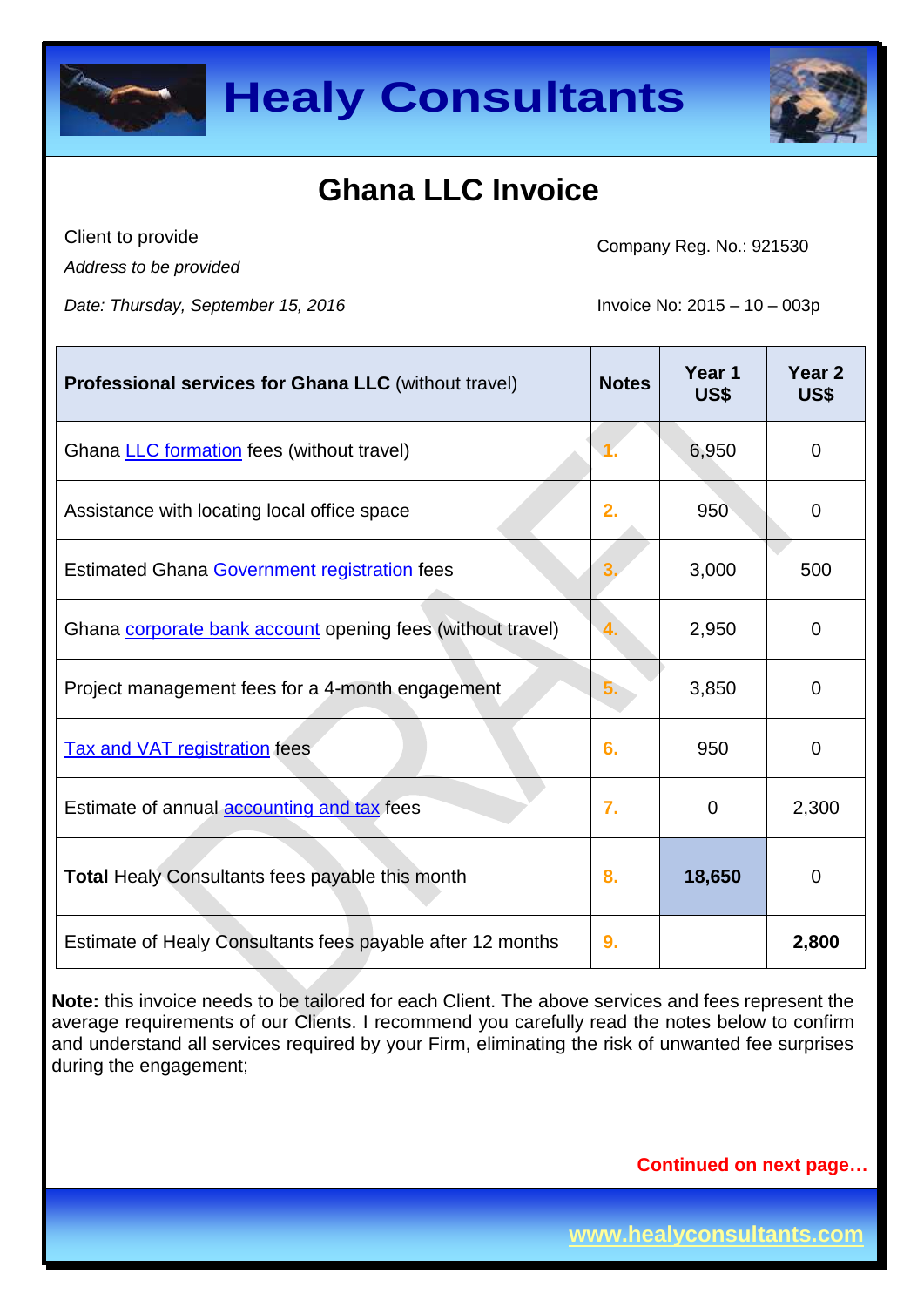



#### *Notes to invoice above*

**1.** Healy Consultants fees to efficiently and effectively complete Ghana company registration within [four weeks](http://www.healyconsultants.com/ghana-company-registration/fees-timelines/#timelines) by i) choosing the optimum regulatory license for our Client's business activities ii) reserving a company name with [Ghana Investment Promotion Centre](http://www.gipcghana.com/) (click link)iii) settling our accountant and lawyer fees and iv) preparing a high quality company incorporation application for [Registrar-General Department;](http://www.rgd.gov.gh/)

All [engagement fees](http://www.healyconsultants.com/company-registration-fees/) (click link) are agreed and paid up front and agree to the fees published on our country web pages. Consequently, there are no hidden fees, surprises or ambushes throughout the engagement. All engagement deadlines are agreed up front in the form of a [detailed](http://www.healyconsultants.com/index-important-links/example-project-plan/)  [project plan,](http://www.healyconsultants.com/index-important-links/example-project-plan/) mapping out [deliverables](http://www.healyconsultants.com/deliverables-to-our-clients/) by week throughout the engagement term;



Every week during the engagement, Healy Consultants will email our Client a [detailed status](http://www.healyconsultants.com/index-important-links/weekly-engagement-status-email/)  [update.](http://www.healyconsultants.com/index-important-links/weekly-engagement-status-email/) Our Client is immediately informed of engagement problems together with solutions. Your dedicated engagement manager is reachable by phone, Skype, live chat and email and will communicate in your preferred language;

- **2.** Before company incorporation is complete, the Ghana Government must review and approve a lease agreement for office premises. If your Firm requires this service from Healy Consultants, our one-time fee amounts to US\$950. The monthly rent thereafter will be paid independently and directly to the landlord by our Client. An estimate of such a rental for a space of 10 sqm for one employee is US\$2,100 per month;
- **3.** This fee is an estimate of Government costs payable during your Firm's engagement. All Government fee payments will be supported by original receipts and invoices. Examples of Government costs include **i)** reserving the branch office name with the [Ghana Investment](http://www.gipcghana.com/)  [Promotion Centre \(click here\);](http://www.gipcghana.com/) **ii)** preparation of branch deeds and articles of association; **iii)** business registration with the [Registrar-General Department](http://www.rgd.gov.gh/) and **iv)** application for business licenses with the [Metropolitan Authority.](http://www.ama.gov.gh/) Following engagement completion, Healy Consultants will refund our Client any excess of funds received over actual Government costs paid;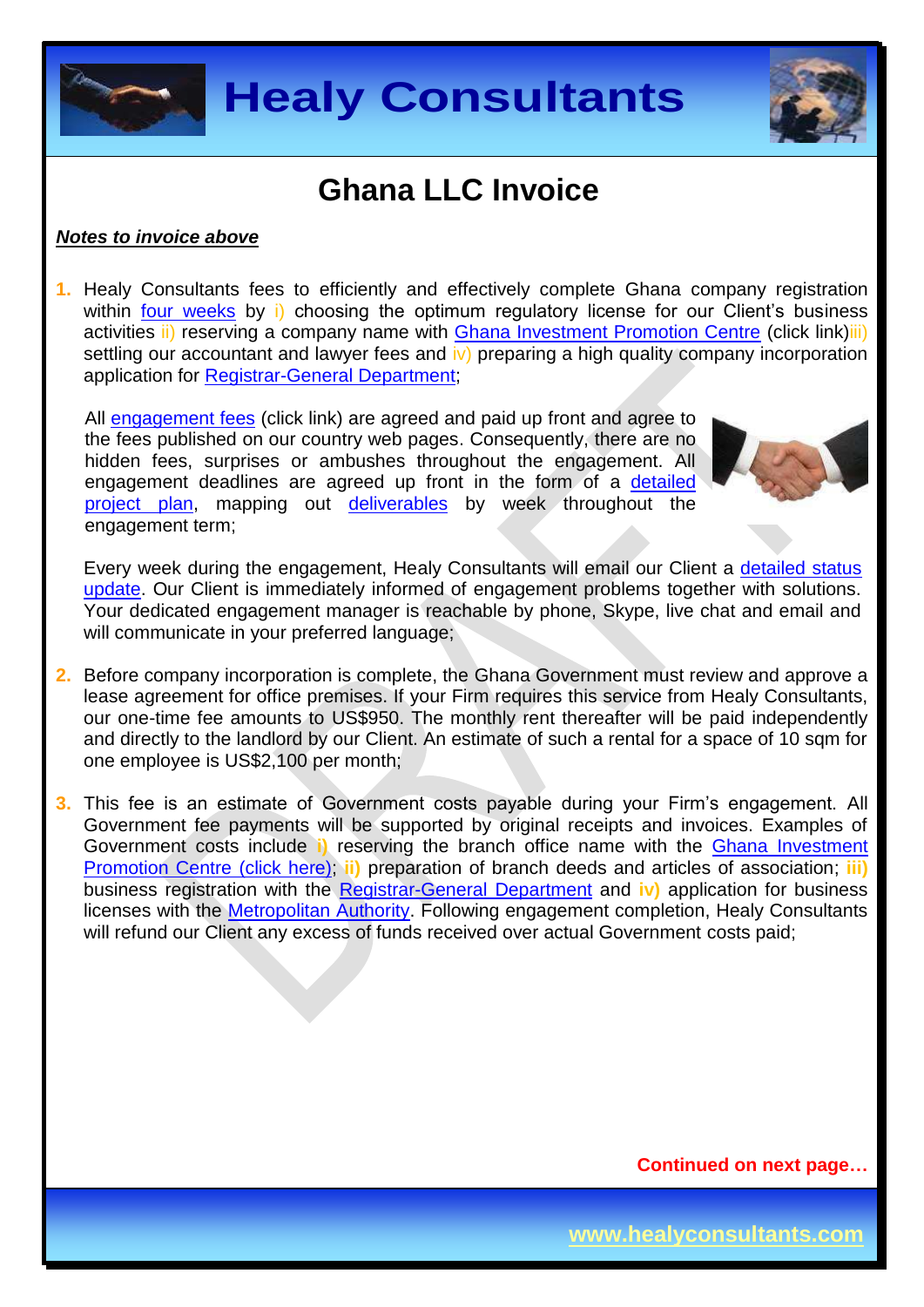



**4.** Healy Consultants will be pleased to open a Ghana corporate bank account without our Client travel. It is a time consuming task, and Healy Consultants will shelter our Client from the associated administrative challenges. As you can appreciate, it is a difficult task to obtain bank account approval through a newly formed company when shareholders, directors and bank signatories reside overseas. Healy Consultants will prepare a business plan for the bank to optimize the probability of corporate bank account approval. Depending on our Client's business and nationality, there is a 20% probability the banks will request a bank signatory to travel for a one-hour bank interview. Healy Consultants will try its best to negotiate with the bank for a travel exemption. If our Client must travel to Ghana for corporate bank account opening, Healy Consultants will refund our Client US\$950;

If our Client is not comfortable with only a Ghana corporate bank account, Healy Consultants will be pleased to open [an international corporate bank account](http://www.healyconsultants.com/international-banking/) (click link) outside of Ghana. Examples include New York, Germany, Liechtenstein, Austria, Bulgaria, South Africa, Australia, London, South America or Dubai. All banks will be top tier banks in these countries with excellent internet banking services. Example of our global banking partners include HSBC, Standard Chartered Bank, Citibank, Barclays, Standard bank, ANZ bank, VTB bank, UBS, Credit Suisse;

The banks enjoys ultimate power of approval of corporate bank account applications. Consequently, guaranteed success is outside of Healy Consultants' control. What is inside our control is the preparation and submission of a high quality bank application that maximizes the likelihood of approval. To date, we enjoy a 100% approval record because of our global [banking relationships](http://www.healyconsultants.com/international-banking/corporate-accounts/) and determination.

#### Standard **Chartered**

**GO BARCIAYS** 



Global banks continue to tighten corporate bank account opening procedures, their internal compliance departments completing more thorough due diligence of Clients. Consequently, our Clients should expect the bank account approval period to take up to 4 weeks. Furthermore, global banks now require evidence of proof of business in the country where the corporate bank account will be, including sales contracts or lease agreement;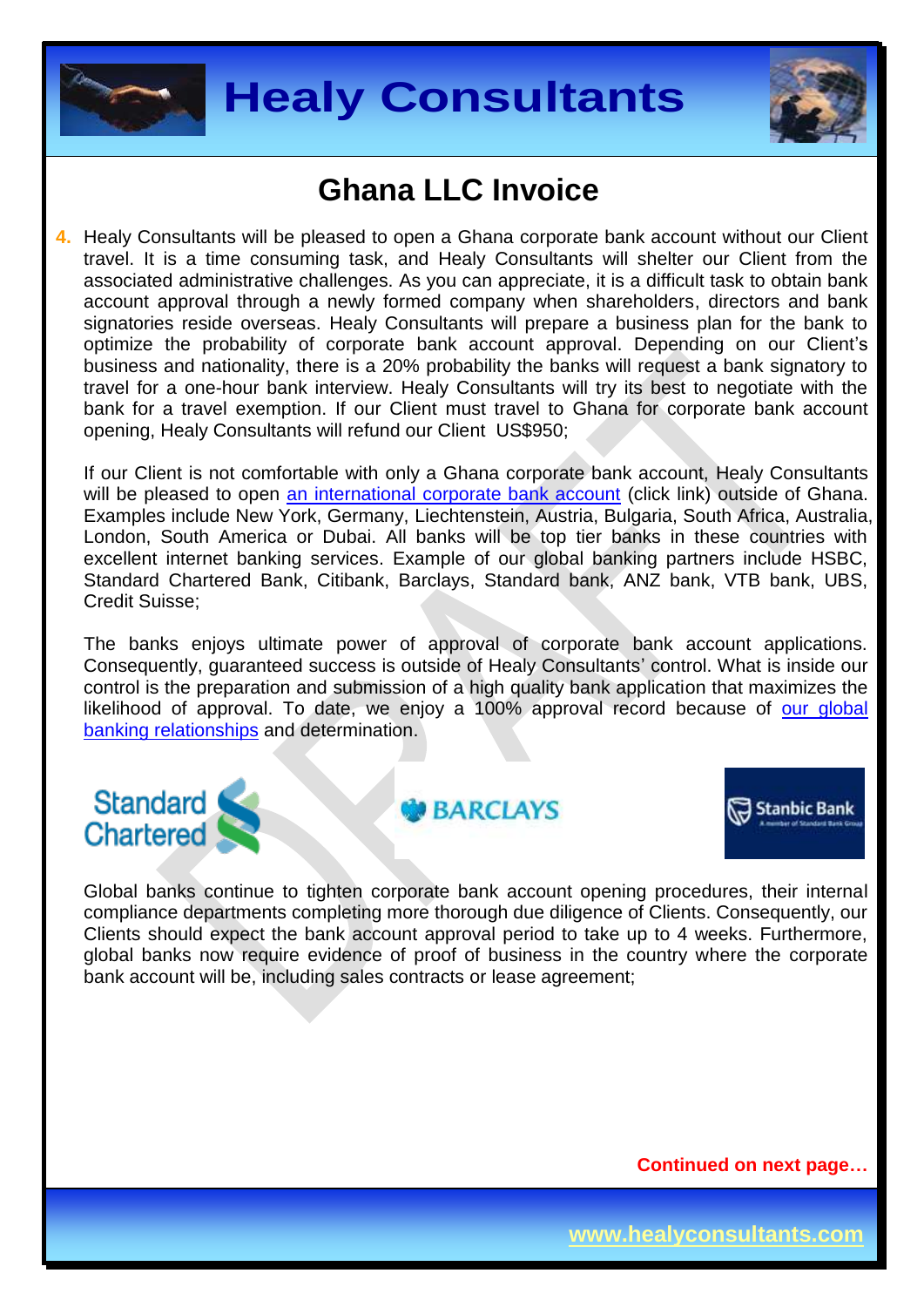



**5.** This cost includes Healy Consultants fees to thoroughly research and plan Ghana business set up for our Client including **i)** payment of retainer fees to multiple lawyers, accountants and other consulting firms **ii)** preparation of a detailed project plan with timelines **iii)** time taken to determine the optimum Ghana corporate structure, including preparation of a detailed comparison table of entities **iv)** ascertain the specific accounting, tax, legal and compliance considerations **v**) finding solutions to **challenges that occur** throughout the engagement and **vi**) completing a detailed, 23-page engagement strategy document from all of the above;

This cost also includes Healy Consultants' fees to efficiently and effectively project manage and timely complete our Client's engagement including **i)** injecting the paid up share capital on our Client's behalf and **ii)** collating and supervising the legalisation and attestation of all documents **iii)** weekly detailed engagement status updates to our Client and **iv)** weekly Friday conference call and **v)** finding solutions to unexpected challenges throughout the engagement;

Healy Consultants' project management fees also include the time taken to devise the strategies as to how to **i)** minimise the engagement period **ii)** complete the engagement without our Client travelling **iii)** minimise tax using a Ghana freezone (when applicable) and **v)** avoid the need for a specific regulatory license;

The Ghana LLC registration is a long and complicated process for foreign investors. Healy Consultants will liaise with multiple independent lawyers and accounting firms to ensure that **i)** your Firm complies with Ghana commercial regulations **ii)** your Firm's interests are well protected and **iii)** your Firm enjoys all possible tax benefits;

- **6.** In accordance with Ghana's [Internal Revenue Act 2000 \(click link\),](http://www.gra.gov.gh/docs/info/irs_act.pdf) each Ghana entity must register for corporate tax and VAT at the [Ghana Revenue Authority.](http://www.gra.gov.gh/) Healy Consultants will be happy to assist you with tax and VAT registration for a one time fee of US\$950;
- **7.** For an active trading company, these **accounting and tax** fees are an estimate of Healy Consultants fees to efficiently and effectively discharge your annual company accounting and tax obligations. Following receipt of a set of draft accounting numbers from your company, Healy Consultants will more accurately advise accounting and tax fees. For a dormant company, Healy Consultants fees are only US\$950;



**8.** All fees quoted in this invoice correspond to fees quoted [on Healy Consultants'](http://www.healyconsultants.com/company-registration-fees/) website. Please review this invoice carefully to identify errors. During the rush of the business day, it is possible that Healy Consultants inadvertently made fee calculation errors, typing errors or omitted services or omitted historic fee payments from Clients. In the unfortunate event you identify invoice errors, please revert to me directly re the same. I apologize in advance if I or my staff made invoice errors;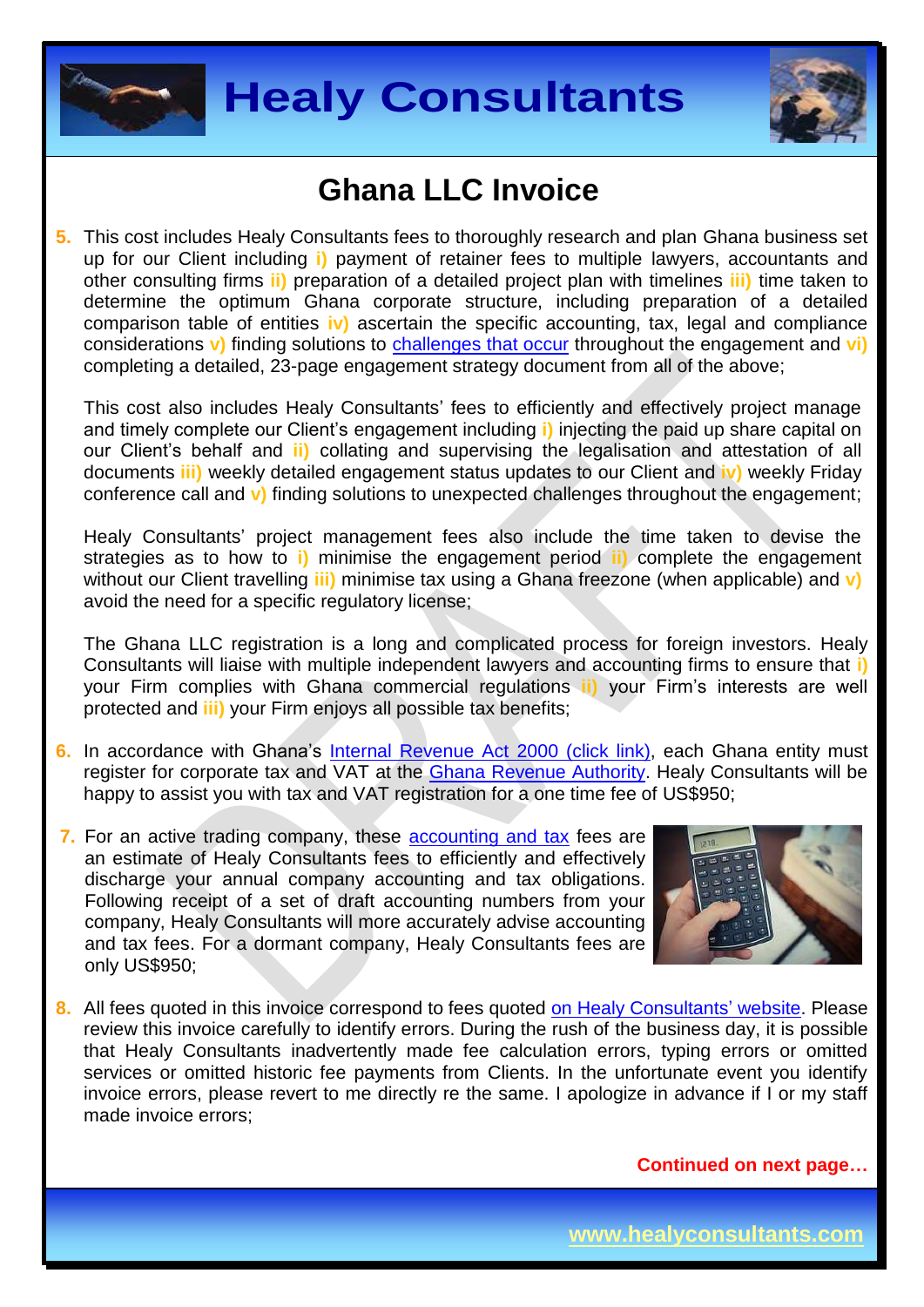



- **9.** Assuming our Clients re-engage Healy Consultants in year 2, this fee is an estimate of the fees payable next year, 12 months after the date of company registration;
- **10.**The fees quoted in this invoice are a prediction of the fees required to efficiently and effectively complete this engagement in a timely manner. If during the engagement Healy Consultants realizes that the project is more complex than anticipated, requiring a large additional investment of time, my Firm will revert to request additional fees. If Healy Consultants completes the engagement faster and more easily than expected, Healy Consultants is happy to refund some fees to our Client;
- 11. Engage Healy Consultants to [project manage](http://www.healyconsultants.com/project-manage-engagements/) business set up in every country on the planet. We are the best in the [world](http://www.healyconsultants.com/best-in-the-world/) at what we do, timely completing the  $A$  to  $Z$  of every country engagement;
- **12.**In accordance with Ghana Company Law, a minimum issued share capital of US\$50,000 must be deposited to a temporary corporate bank account prior to incorporation of the company. This amount is increased to US\$300,000 if the company plans to make local sales in Ghana. Foreigners holding a minority stake in a joint venture with a Ghanaian national are required to pay up US\$10,000 each. If the company is fully owned by Ghana nationals, only US\$130 is required;
- **13.** In accordance with the [Ghana Companies Act 1963 \(ACT 179\),](http://glorylawfirm.com/wp-content/uploads/2013/10/COMPANIES-ACT-1963-Act-179.pdf) each Ghana LLC must have at least one individual director ordinarily resident in Ghana. If required, Healy Consultants will be pleased to provide your firm with a professional nominee director in Ghana. Our fee amounts to US\$3,600 per director per annum;



- 14. If our Client requires nominee shareholder and director services [\(click link\),](http://www.healyconsultants.com/corporate-outsourcing-services/nominee-shareholders-directors/) Healy Consultants will be pleased to assist. Our fee for professional, passive nominee corporate shareholder amounts to US\$2,100 per annum. Our fee to be both nominee director and shareholder amounts to US\$6,600 per annum. Being the sole shareholders and sole director of a Client's company exposes Healy Consultants to reputation, litigation and financial risk;
- **15.**If our Client and Healy Consultants properly plan this engagement, our Clients' will *not* have to travel during this engagement. Healy Consultants will efficiently and effectively complete company registration and corporate bank account opening in a timely manner without our Client presence. Instead, our Client will need to **i)** sign and get documents legalized in the embassy in their country of origin and **ii)** courier the originals to Healy Consultants office;

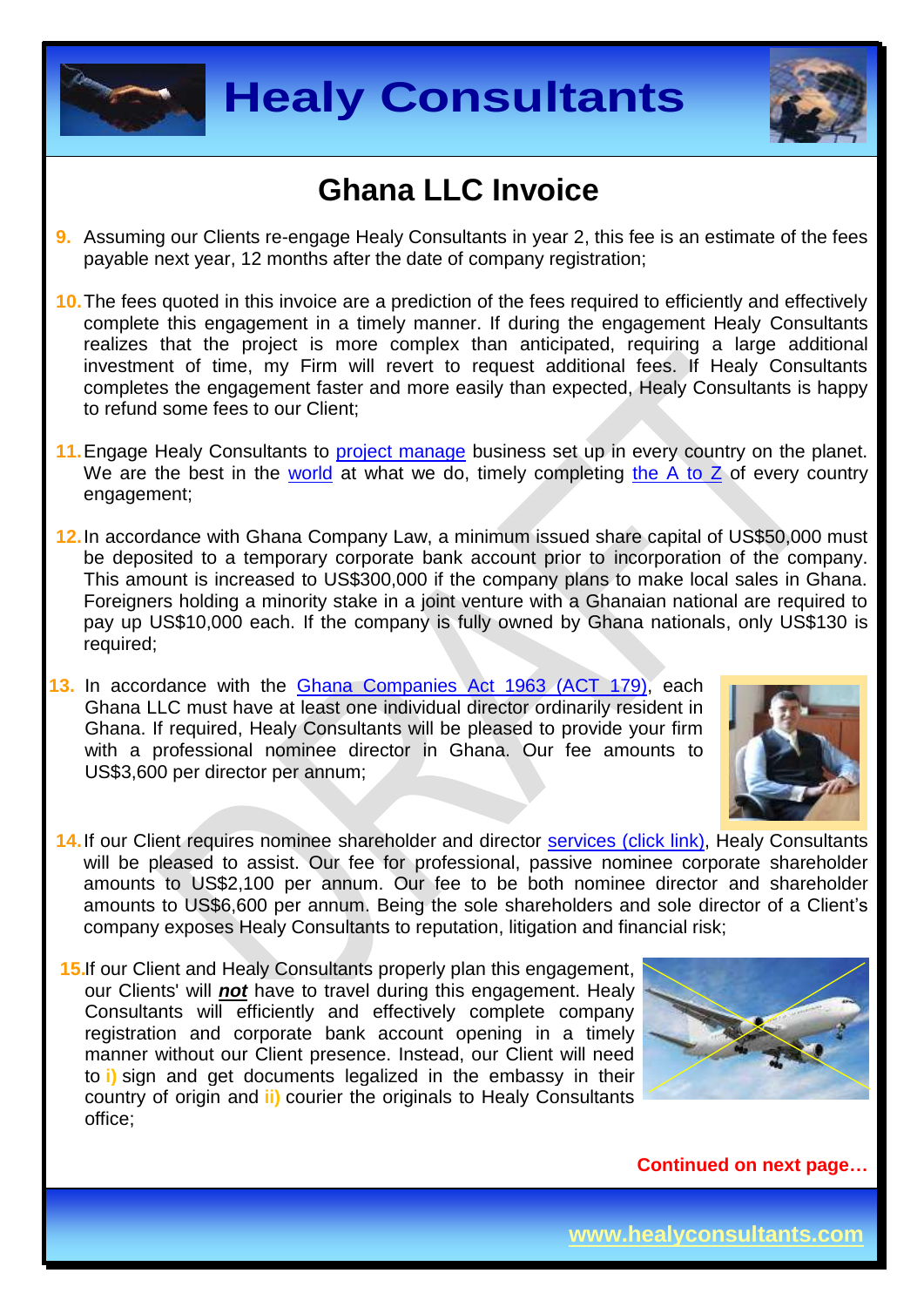



- **16.**Depending on our Client's business and nationality, the Ghanaian Government may require a special regulatory license to carry on your business in the country. Healy Consultants will assist our Client secure license approval; there may be additional engagement fees. However, the Government enjoys ultimate power of approval of company registrations and business licenses;
- **17.**If required, Healy Consultants will be pleased to assist your firm to secure employee visa approvals. Our fee is US\$2,950 for the first employee, US\$1,950 for the second employee, US\$950 per employee thereafter. Our employee visa fees includes preparation of a quality visa application and submitting to the correct Government immigration officers. The Government enjoys ultimate power of approval of visa applications. Consequently, guaranteed success is outside of Healy Consultants' control. What is inside our control is the preparation and submission of a high quality immigration visa application that maximizes the likelihood of visa approval;
- **18.**Some of our Clients request Healy Consultants to provide temporary shared [office space](http://www.healyconsultants.com/virtual-office/) for 6 months until their preferred business premises is found. If your Firm requires this service, our one-time fee is US\$950. Monthly rental thereafter is paid directly to the landlord, independently of Healy Consultants;
- **19.**Monthly, quarterly and mid-year Government tax obligations include monthly and quarterly payroll reporting, VAT and corporation tax return filing. If you need our help, Healy Consultants can complete monthly Government reporting for a monthly fee of US\$860. Healy Consultants monthly support will include i) receive in dropbox the monthly invoices from our client ii) label monthly bank statement transactions  $\overline{iii}$  preparation and submission of VAT returns and  $\overline{iv}$ ) submission of monthly employee payroll reporting;
- **20.**It is important our Clients are aware of their personal and corporate tax obligations in their country of residence and domicile. Let us know if you need Healy Consultants help to clarify your local and international annual tax reporting obligations;
- **21.**During the engagement, shareholders and directors' documents may need to be translated into the local language; before the Government and Bank approves company registration and corporate bank account opening respectively. Consequently, our Client should budget for possible additional translation and embassy attestation fees. Either our Client or Healy Consultants can complete this administrative task;

As always, Healy Consultants will negotiate with all third parties to eliminate or reduce additional engagement costs. For transparency purposes, all third party fee payments will be supported by original receipts and invoices. Examples of possible third party payments include **i)** embassy fees **ii)** notary public costs **iii)** official translator fees;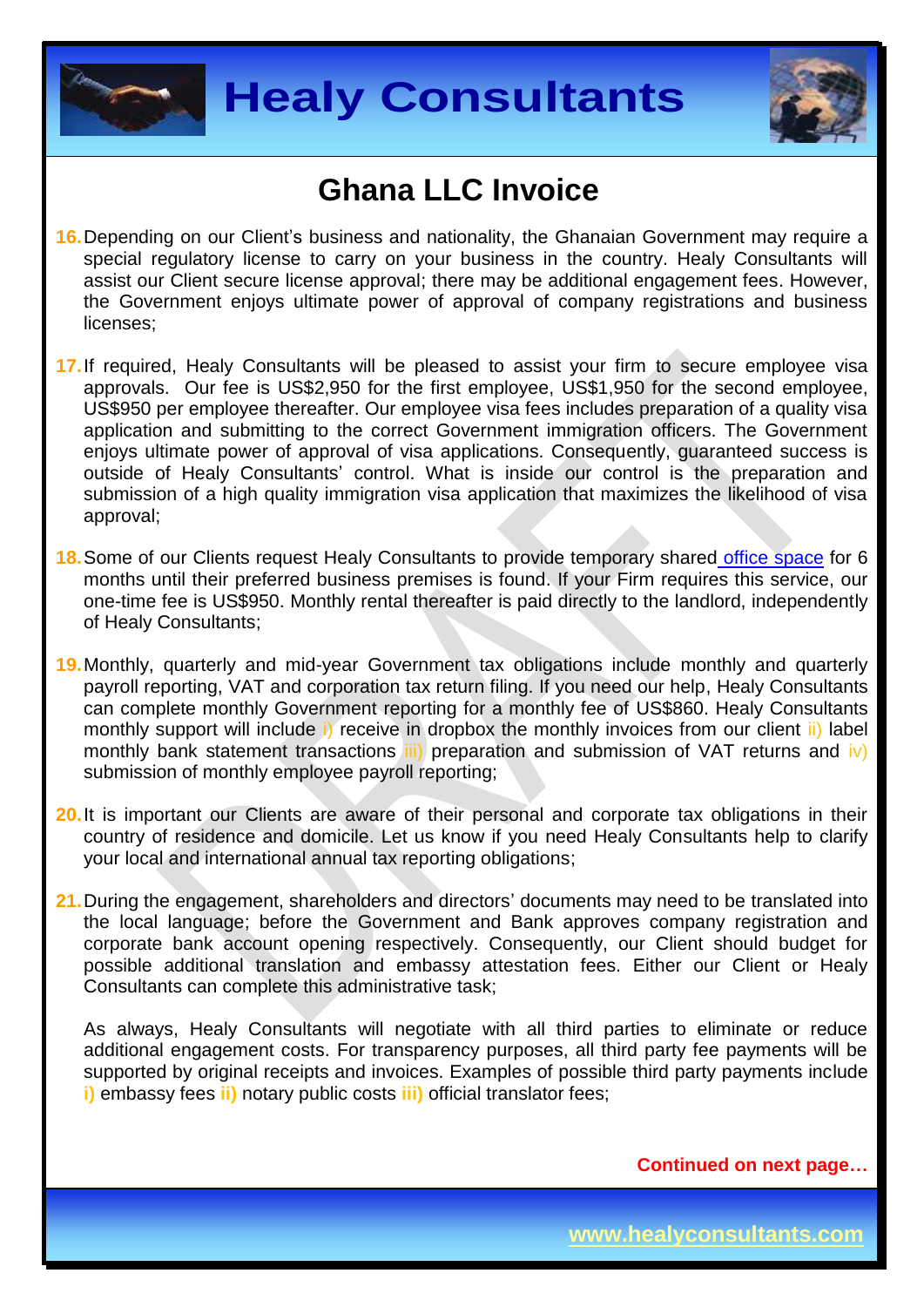



- **22.**Some of our Clients require an [immediate Ghana](http://www.healyconsultants.com/turnkey-solutions/) solution. With this strategy, within a day Healy Consultants can supply our Client **i)** an existing dormant Ghana company number and **ii)** an already approved Ghana corporate bank account number and **iii)** a business address. Turnkey solutions are attractive to those entrepreneurs who wish to immediately close a country deal, sign a contract or invoice a customer;
- 23.As stipulated on our [business website](http://www.healyconsultants.com/) and in section 3 of our engagement letter, Healy Consultants will only commence the engagement following **i)** settlement of our fees and **ii)** completion and signing of our legal engagement letter;
- **24.**Healy Consultants will only incorporate your company after 75% of [due diligence](http://www.healyconsultants.com/due-diligence/)  [documentation](http://www.healyconsultants.com/due-diligence/) is received by email. Healy Consultants will only open a corporate bank account after 100% of the Client's original due diligence documentation is received by courier;
- **25.**During the annual renewal engagement with our Client, our in-house [Legal and Compliance](http://www.healyconsultants.com/about-us/key-personnel/cai-xin-profile/)  [Department \(click link\)](http://www.healyconsultants.com/about-us/key-personnel/cai-xin-profile/) reviews the quality and completeness of our Client file. Consequently, Healy Consultants may revert to our Client to ask for more up to date due diligence [documentation;](http://www.healyconsultants.com/due-diligence/)
- **26.**To assist our Clients to minimize foreign exchange costs, we offer the payment in SG\$, Euro, Pounds or US\$. Kindly let me know in which currency your Firm prefers to settle our fees and I will send an updated invoice, thank you;
- 27. Some of our Clients engage Healy Consultants to [recruit \(click link\)](http://www.healyconsultants.com/corporate-outsourcing-services/how-we-help-our-clients-recruit-quality-employees/) local employees. We have a lot of experience in this area and we are quite skilled at securing quality candidates for our Clients';
- 28. To efficiently and effectively complete your engagement in a timely manner, we recommend your Firm transfers these funds to Healy Consultants corporate bank account. Thereafter, our Incorporation and Banking Team will aggressively advance your engagement, providing your Firm daily feedback as to engagement status. I would be grateful if you email us the bank transfer advice slip to enable my Accounting Department to accurately and timely identify bank receipts: